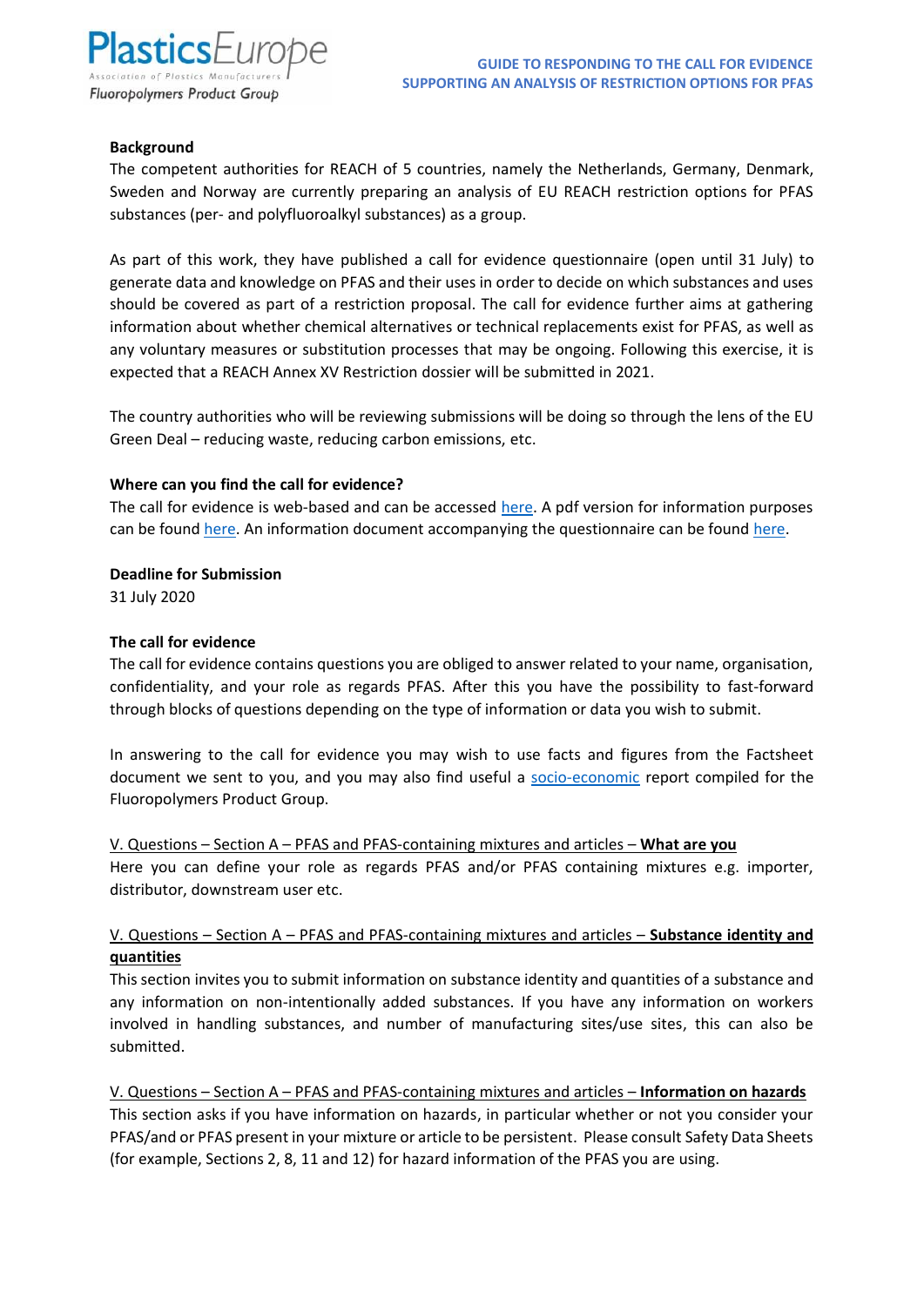V. Questions – Section A – PFAS and PFAS-containing mixtures and articles – **Information on uses**

Here you can tick boxes indicating your area of specific end use of PFAS e.g. textiles, cosmetics, food contact, construction products, medical devices, etc. Information on estimated annual quantities is also requested. This section addresses questions such as specific function, use, and particular type of substance which is used.

## V. Questions – Section A – PFAS and PFAS-containing mixtures and articles – **Specific uses**

This section focuses on questions related to the specific uses of PFAS. Answer to the section relevant to your use. This is one of the most critical areas of the questionnaire as the information provided in this section will help reviewers to understand the true breadth and depth of critical uses throughout society.

# V. Questions – Section A – PFAS and PFAS-containing mixtures and articles – **Functionality and final mixtures/article**

Provide information on the technical function of the PFAS you use. This is an opportunity to show what specifications are required for performing the tasks for which they are used, why the specific fluoropolymers you use are critical for your articles/mixtures and the function they fulfil. For example, what are their unique properties that make their use indispensable and are there industry codes / standards or performance specifications that need to be met.

# V. Questions – Section A – PFAS and PFAS-containing mixtures and articles – **Information on releases and exposure**

This section requests information on any releases to the environment during the manufacturing process, the application of the substance and exposure to workers. What measures are you taking to reduce any emissions and exposure?

# V. Questions – Section A – PFAS and PFAS-containing mixtures and articles **information on alternatives** & V. Questions – Section B – **Alternatives to PFAS**

Information on alternatives (by PFAS sector). Are you aware of, or are you using, an alternative to a fluoropolymer substance that has no environmental emissions? Do you have any other information about alternatives such as the technical and/or economic implications, health and environment hazards and the challenges of moving to an alternative.

In this section, we recommend highlighting how crucial fluoropolymers are to your sector and why it would be difficult to achieve the same benefits through alternatives. In many cases, no alternatives meet the technical specifications required for your or your members' uses.

## VI. Additional Information

To accompany your submission to the questionnaire you have the possibility to provide supplementary information, via attachment. We recommend that if you have evidence showing the importance of fluoropolymers to your industry, you attach it to your submission. That can include socio-economic evidence, evidence of why fluoropolymers are used in your sector e.g. their technical profile.

## **Further questions?**